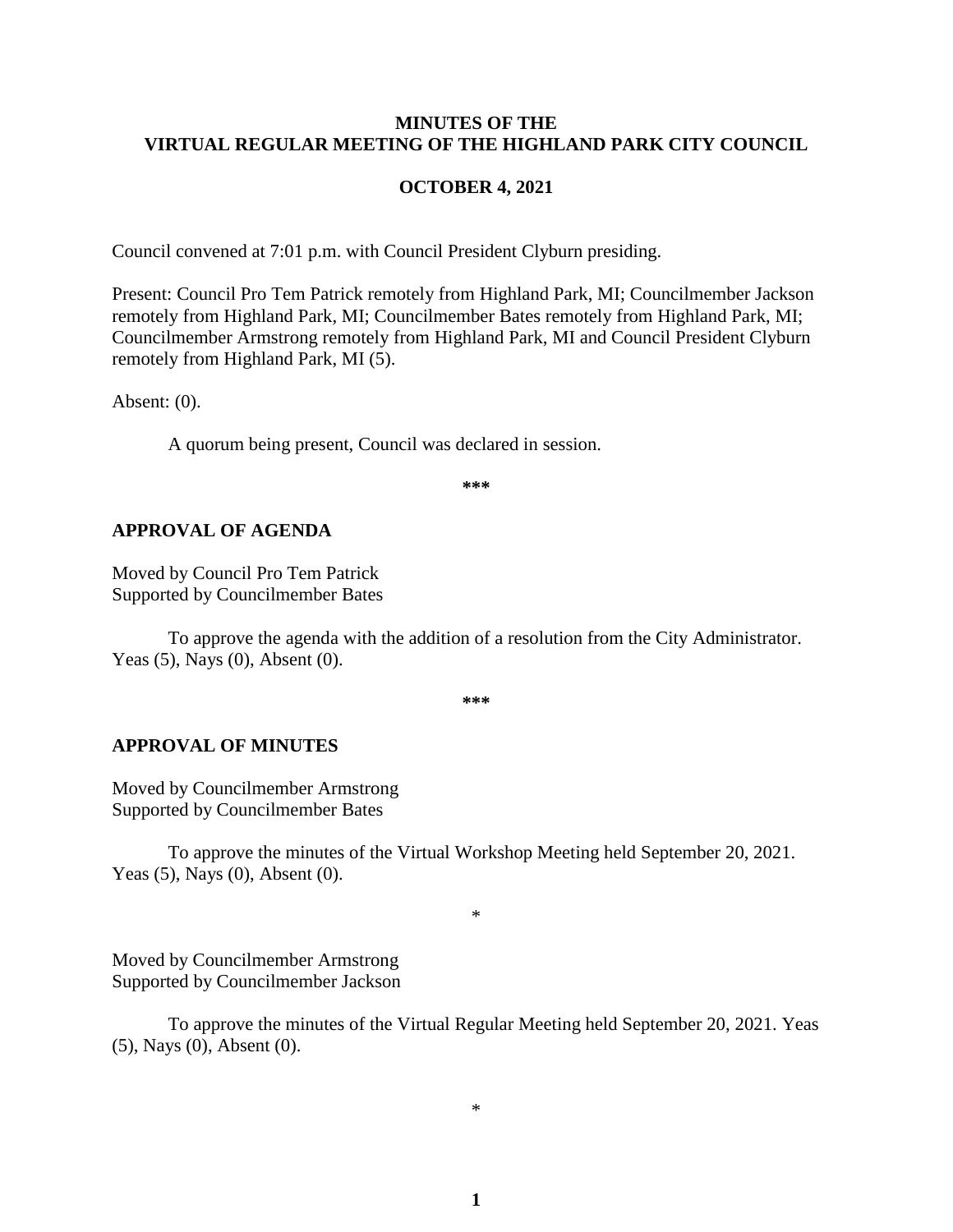Moved by Council Pro Tem Patrick Supported by Councilmember Jackson

To approve the minutes of the Virtual Special Meeting held September 27, 2021. Yeas (5), Nays (0), Absent (0).

**\*\*\***

# **CITY ADMINISTRATOR 10-04-21 V**

The following item was submitted for approval.

# **RESOLUTION TO APPROVE HIGHLAND PARK APPLYING FOR THE FEDERALLY OWNED EXCESS FIRE EQUIPMENT PROGRAM THAT IS ADMINISTERED BY THE MICHIGAN DEPARTMENT OF NATURAL RESOURCES**

Moved by Council Pro Tem Patrick Supported by Councilmember Bates

**WHEREAS,** the City requires apparatus that will be safe and dependable for our firefighters to protect our city and its residents; and

**WHEREAS,** the Highland Park Fire Department consists of 3 aging engines and one aerial truck that is out of service; and

**WHEREAS,** one fire engine was *involved* in an accident which has left it inoperable, leaving only two aging fire engines in service; and

**WHEREAS,** the Department of Natural Resources (DNR) makes available to municipal fire departments excess federally-owned firefighting equipment on loan to the State from the U.S. Forest Service; and

**WHEREAS,** the equipment is free, with departments only required to *cover* the cost of putting the equipment into service; and

**WHEREAS,** the City desires to apply for excess fire engines and equipment; and

**NOW, THEREFORE, BE IT RESOLVED,** that the City approves applying for DNR excess fire equipment.Yeas (5), Nays (0), Absent (0).

\*\*\*

## **INFORMATION TECHNOLOGY 10-04-21 VI**

The following resolution was submitted for approval.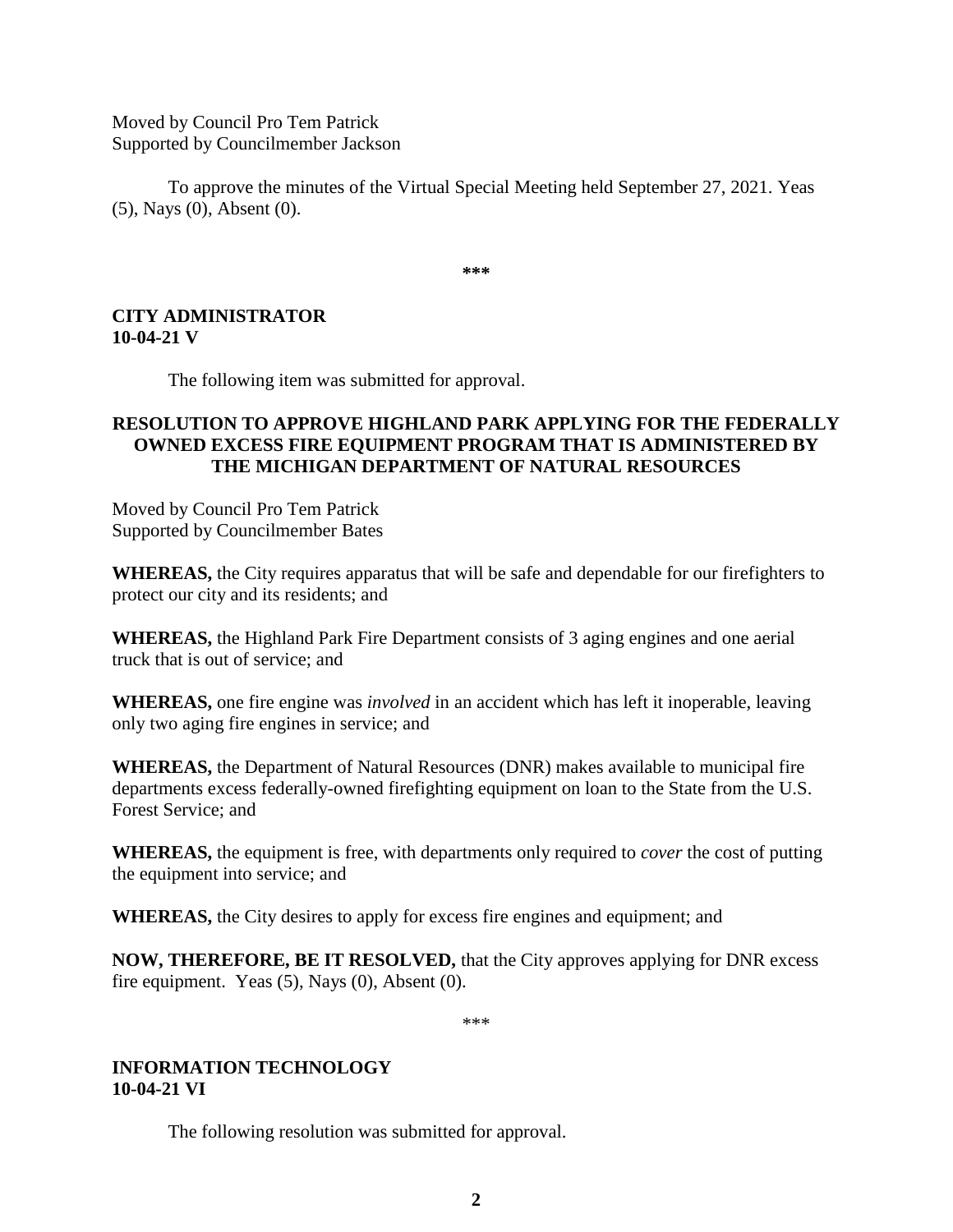# **RESOLUTION APPROVING LINK2PUMP FUEL MANAGEMENT HARDWARE AND SOFTWARE PROPOSAL**

Moved by Councilmember Bates Supported by Councilmember Jackson

**WHEREAS,** the fuel pump located in the City of Highland Park DPW yard currently uses a manual key system for dispensing fuel, lacking a secure means of tracking fuel use or a system of accountability for fuel use; and

**WHEREAS,** Link2Pump is a high-tech fuel management solution that assigns gas use by user and vehicle, and monitors volume and use; and

**WHEREAS,** Link2Pump's monthly software license and lifetime warranty per unit is \$150.00 per month if paid monthly or \$1,620 per year at a 10% discount if paid annually; and

**WHEREAS,** there is a one-time setup fee of \$3,980.00.

**NOW, THEREFORE, BE IT RESOLVED,** that City Council approves Link2Pump's proposed price quotes for the setup fee of \$3,980.00 and the fee for monthly use in the amount of \$150 per month or \$1,620 per year. Yeas (4), Nays (1) Armstrong, Absent (0).

**\*\*\***

# **ADJOURNMENT**

Moved by Council Armstrong Supported by Councilmember Bates

To adjourn the meeting, motion carried, meeting adjourned at 7:27 p.m.